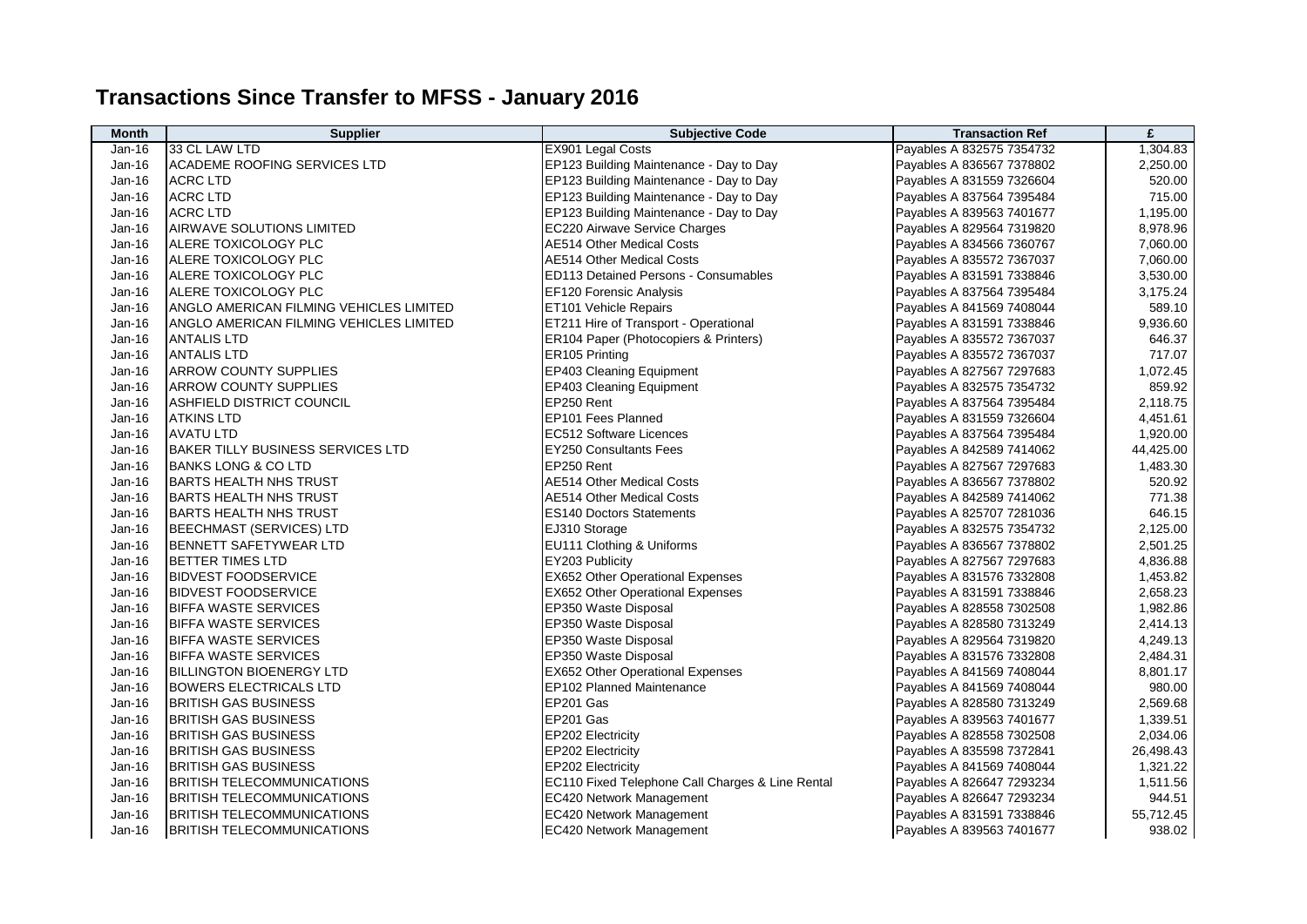| Jan-16 | <b>BROXTOWE BROUGH COUNCIL</b>                 | EP250 Rent                                            | Payables A 841569 7408044 | 5,847.75  |
|--------|------------------------------------------------|-------------------------------------------------------|---------------------------|-----------|
| Jan-16 | <b>BT GLOBAL SERVICES</b>                      | EC110 Fixed Telephone Call Charges & Line Rental      | Payables A 829564 7319820 | 541.66    |
| Jan-16 | <b>BUDDILTD</b>                                | EX431 Maintenance/Consumables Specialist Op Equipment | Payables A 825667 7275033 | 1,800.00  |
| Jan-16 | <b>BUDDILTD</b>                                | EX431 Maintenance/Consumables Specialist Op Equipment | Payables A 839563 7401677 | 1,350.00  |
| Jan-16 | <b>CAPITA BUSINESS SERVICES LIMITED</b>        | ET455 Public Transport & Parking                      | Payables A 832575 7354732 | 7,500.81  |
| Jan-16 | CAPITA BUSINESS SERVICES LIMITED               | ET455 Public Transport & Parking                      | Payables A 834566 7360767 | 5,995.50  |
| Jan-16 | CAPITA BUSINESS SERVICES LIMITED               | <b>EY251 Professional Fees</b>                        | Payables A 825707 7281036 | 20,774.00 |
| Jan-16 | CAPITA BUSINESS SERVICES LIMITED               | EY501 Hotel Accommodation                             | Payables A 826647 7293234 | 6,627.38  |
| Jan-16 | CARBON ZERO CONSULTING                         | <b>EY250 Consultants Fees</b>                         | Payables A 842589 7414062 | 1,113.00  |
| Jan-16 | <b>CERTAS ENERGY UK LTD</b>                    | ET190 Petrol                                          | Payables A 825667 7275033 | 12,814.50 |
| Jan-16 | <b>I</b> CERTAS ENERGY UK LTD                  | <b>EX652 Other Operational Expenses</b>               | Payables A 831576 7332808 | 2,581.12  |
| Jan-16 | <b>CINTRA LTD</b>                              | EL110 Interpreters Fees                               | Payables A 831559 7326604 | 42,371.32 |
| Jan-16 | <b>CINTRA LTD</b>                              | EL110 Interpreters Fees                               | Payables A 835572 7367037 | 35,166.02 |
| Jan-16 | CITY PRESS LEEDS LTD                           | EE150 Books & Publications                            | Payables A 835572 7367037 | 540.00    |
| Jan-16 | COLLEGE OF POLICING                            | <b>AE320 External Training Courses</b>                | Payables A 837564 7395484 | 7,131.50  |
| Jan-16 | COLLEGE OF POLICING                            | <b>AE320 External Training Courses</b>                | Payables A 841569 7408044 | 6,555.00  |
| Jan-16 | COMPUTRAD (EUROPE) LTD                         | EC501 Hardware - purchase                             | Payables A 842589 7414062 | 1,600.00  |
| Jan-16 | COONEEN AT WORK LTD                            | EU111 Clothing & Uniforms                             | Payables A 832575 7354732 | 12,646.82 |
| Jan-16 | <b>CORONA ENERGY</b>                           | EP201 Gas                                             | Payables A 825667 7275033 | 14,400.58 |
| Jan-16 | <b>CORONA ENERGY</b>                           | EP201 Gas                                             | Payables A 835598 7372841 | 20,709.52 |
| Jan-16 | ICPL DISTRIBUTION LTD                          | <b>EX652 Other Operational Expenses</b>               | Payables A 831559 7326604 | 874.56    |
| Jan-16 | ICRACKDOWN DRUG TESTING LTD                    | EX431 Maintenance/Consumables Specialist Op Equipment | Payables A 826647 7293234 | 2,970.00  |
| Jan-16 | <b>CREATIVE FLAVOURS</b>                       | <b>EO110 Contract Catering</b>                        | Payables A 844582 7420247 | 816.00    |
| Jan-16 | <b>CREATIVE FLAVOURS</b>                       | EY510 Subsistence                                     | Payables A 827567 7297683 | 873.75    |
| Jan-16 | ICROWN LIFT TRUCKS LTD                         | EP102 Planned Maintenance                             | Payables A 842589 7414062 | 905.16    |
| Jan-16 | ICROWN PET FOODS LTD                           | EX611 Police Dogs - Feed/kennelling/vets              | Payables A 826593 7287140 | 1,069.93  |
| Jan-16 | <b>CROWN PET FOODS LTD</b>                     | <b>EX652 Other Operational Expenses</b>               | Payables A 836567 7378802 | 643.54    |
| Jan-16 | <b>CUPBROOK LTD</b>                            | EX611 Police Dogs - Feed/kennelling/vets              | Payables A 826647 7293234 | 620.00    |
| Jan-16 | CVS (UK) LTD                                   | EX611 Police Dogs - Feed/kennelling/vets              | Payables A 825707 7281036 | 1,895.18  |
| Jan-16 | <b>ICYBERSPACE SOLUTIONS LTD</b>               | <b>EY250 Consultants Fees</b>                         | Payables A 825667 7275033 | 24,846.25 |
| Jan-16 | DATA PRO IT LTD                                | <b>ER101 Stationery &amp; Office Consumables</b>      | Payables A 825707 7281036 | 800.00    |
| Jan-16 | <b>DR JAMES BRISCOE</b>                        | <b>ES140 Doctors Statements</b>                       | Payables A 832575 7354732 | 2,520.00  |
| Jan-16 | DR RALPH SAMPSON                               | <b>AE514 Other Medical Costs</b>                      | Payables A 826647 7293234 | 9,000.00  |
| Jan-16 | DR RALPH SAMPSON                               | <b>AE514 Other Medical Costs</b>                      | Payables A 835572 7367037 | 3,902.25  |
| Jan-16 | <b>DR RALPH SAMPSON</b>                        | <b>AE514 Other Medical Costs</b>                      | Payables A 842589 7414062 | 3,580.00  |
| Jan-16 | <b>DR RDG MALCOMSON</b>                        | EF110 Pathologists Fees                               | Payables A 831576 7332808 | 5,020.00  |
| Jan-16 | DR S AL-SARRAJ                                 | EF110 Pathologists Fees                               | Payables A 836567 7378802 | 1,800.00  |
| Jan-16 | <b>DRIVELINE LANDROVER LTD</b>                 | ET103 Vehicles - Spares                               | Payables A 829564 7319820 | 694.30    |
| Jan-16 | <b>DURHAM UNIVERSITY</b>                       | <b>EY251 Professional Fees</b>                        | Payables A 825667 7275033 | 1,000.00  |
| Jan-16 | <b>IEAGLE SECURITY SYSTEMS LTD</b>             | EP123 Building Maintenance - Day to Day               | Payables A 831559 7326604 | 540.00    |
| Jan-16 | <b>EAST MIDLANDS CHAMBER</b>                   | AE320 External Training Courses                       | Payables A 837564 7395484 | 594.00    |
| Jan-16 | EDF ENERGY CUSTOMERS PLC                       | EP202 Electricity                                     | Payables A 827567 7297683 | 24,436.47 |
| Jan-16 | EDF ENERGY CUSTOMERS PLC                       | EP202 Electricity                                     | Payables A 828558 7302508 | 3,403.91  |
| Jan-16 | <b>EDF ENERGY CUSTOMERS PLC</b>                | EP202 Electricity                                     | Payables A 834566 7360767 | 47,116.77 |
| Jan-16 | ENTERPRISE RENT-A-CAR (UK) LTD                 | ET211 Hire of Transport - Operational                 | Payables A 835598 7372841 | 2,585.58  |
| Jan-16 | ENVIRONMENTAL SCIENTIFICS GROUP LIMITED        | EF120 Forensic Analysis                               | Payables A 831576 7332808 | 3,658.04  |
| Jan-16 | <b>ENVIRONMENTAL SCIENTIFICS GROUP LIMITED</b> | EF120 Forensic Analysis                               | Payables A 832575 7354732 | 7,647.44  |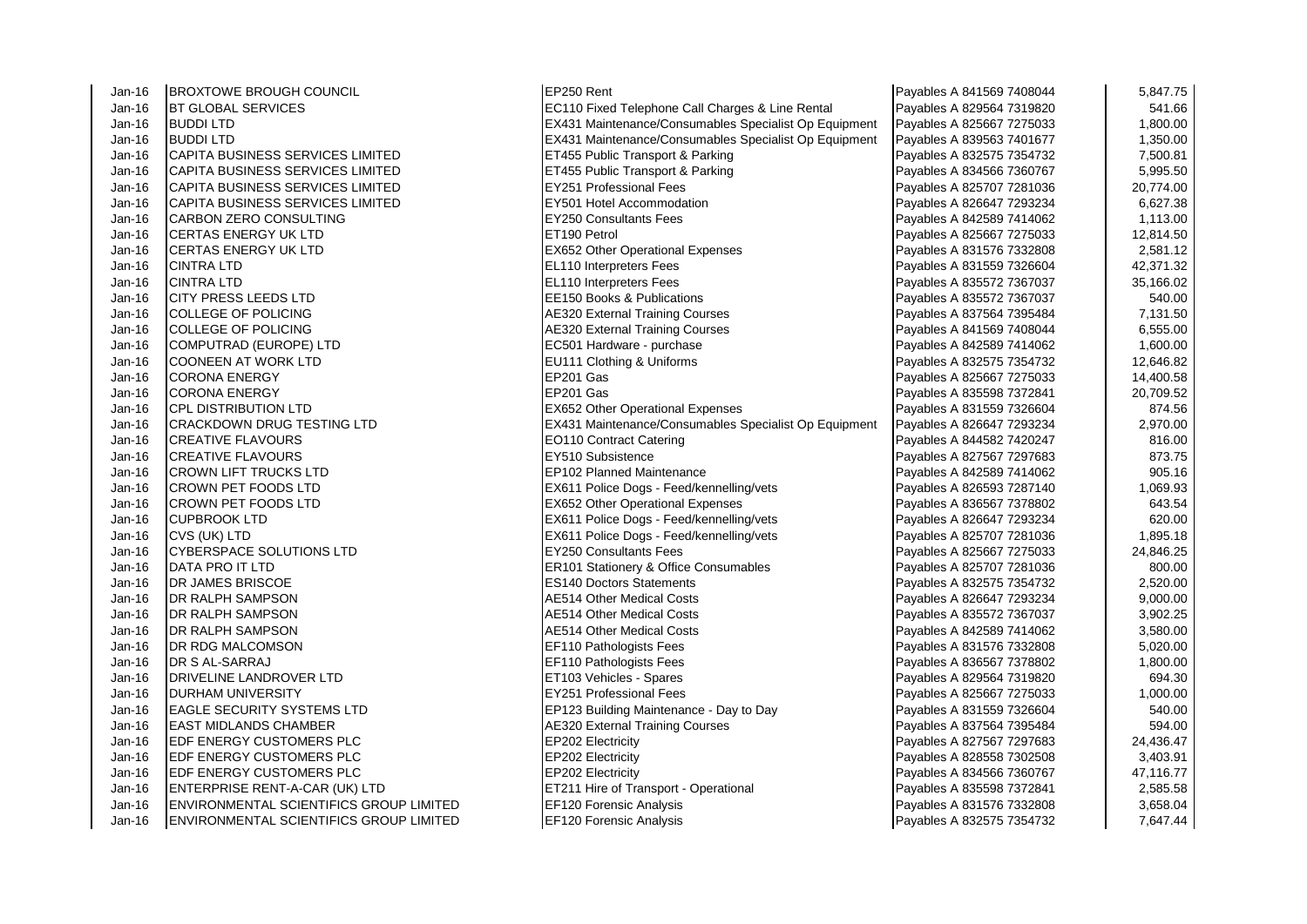Jan-16 ENVIRONTEC LTD EP355 Hazardous Waste Payables A 827567 7297683 1,793.70 Jan-16 EPAY LTD EF130 Electronic Forensics Payables A 825667 7275033 882.98 Jan-16 EUROPEAN METAL RECYCLING LTD EX750 Vehicle Recovery Costs Jan-16 EUROTECH ENVIRONMENTAL LTD EP123 Building Maintenance - Day to Day Jan-16 EVA PREDICS EL110 Interpreters Fees Payables A 825707 7281036 1,297.60 Jan-16 EVERYTHING EVERYWHERE LTD EXAMPLE EXAMPLE ET SAND ECT30 Mobile Phone Call Charges & Contract Cost Jan-16 EVERYTHING EVERYWHERE LTD EC130 Mobile Phone Call Charges & Contract Cost<br>Jan-16 EVERYTHING EVERYWHERE I TD Jan-16 **EVERYTHING EVERYWHERE LTD** Jan-16 **FAIRACRE SERVICES** EP102 Planned Maintenance Jan-16 FAIRACRE SERVICES ERRES ERRES ENTITLE PERITOR SUILDING MAINTENANCE - Day to Day<br>Jan-16 FIRE SAFETY SERVICES EXAGED A 836 2023 1,057851 802 1,05688000 Rees Jan-16 **FIRE SAFETY SERVICES** Jan-16 **FOOTBALL IN THE COMMUNITY EY251 Professional Fees**<br>Jan-16 **FORFIGN & COMMONWEAL TH OFFICE** FY251 Professional Fees Jan-16 FOREIGN & COMMONWEALTH OFFICE THE RESEARCH RESEARCH RESEARCH PROFESSIONAl Fees<br>Jan-16 FORENSIC HEALTHCARE SERVICES LTD THE RY251 Professional Fees Jan-16 **FORENSIC HEALTHCARE SERVICES LTD** Jan-16 FWP MECHANICAL LTD<br>Jan-16 G2 RECRUITMENT SOLUTIONS LTD **EXAGAGE A 8444**5410 Adency / Temp Staff G2 RECRUITMENT SOLUTIONS LTD Jan-16 G2 RECRUITMENT SOLUTIONS LTD Annual AE110 Agency / Temp Staff Jan-16 G2 RECRUITMENT SOLUTIONS LTD<br>
Jan-16 G2 RECRUITMENT SOLUTIONS LTD AE110 Agency / Temp Staff **G2 RECRUITMENT SOLUTIONS LTD** Jan-16 G2 RECRUITMENT SOLUTIONS LTD<br>Jan-16 G2 RECRUITMENT SOLUTIONS LTD AE110 Agency / Temp Staff Jan-16 G2 RECRUITMENT SOLUTIONS LTD Jan-16 G2 RECRUITMENT SOLUTIONS LTD AE110 Agency / Temp Staff Jan-16 G4S FORENSIC AND MEDICAL SERVICES (UK) LTD Jan-16 G4S FORENSIC AND MEDICAL SERVICES (UK) LTD Jan-16 GEO HANSON & SONS HUCKNALL LTD **EP123 Building Maintenance - Day to Day** Jan-16 GO 2 TELECOM LTD<br>Jan-16 GOVERNMENT LEGAL DEPARTMENT FRAGGIST EXCEPTION REPORTED THE RESIDENCE REAL BOOK PASSAGE REAL BOOKS Jan-16 GOVERNMENT LEGAL DEPARTMENT Jan-16 GOVERNMENT LEGAL DEPARTMENT EXAMPLE RESERVES RESERVES PROFESSIONAL Fees Jan-16 GRG PUBLIC RESOURCES LTD EI160 Ex-Gratia Payments Jan-16 GROUNDWORK NORTHAMPTONSHIRE **EXAMPLE 1999** EJ110 Partnership Projects Jan-16 HANDS FREE COMPUTING LTD AE320 External Training Courses A 827567 12976 812767 8176881 129768 Jan-16 HARVEST ENERGY LTD ET191 Diesel Payables A 831559 7326604 73,586.01 Jan-16 HEALTH AND SAFETY EXECUTIVE **EXAMPLE REGISTS** EX990 Other Legal Costs Jan-16 HENTON & CHATTELL LTD **EX652** Other Operational Expenses Jan-16 HMCTS **EJ190** Other Partnerships **Payables A 829564 74199** Jan-16 HOME OFFICE EF130 Electronic Forensics<br>Jan-16 HUTCHISON 3G I IMITED State Reserves A 8314 Jan-16 HUTCHISON 3G LIMITED EXIGN 2009 REC160 Other Voice & Data Jan-16 ICCA PROPERTY LTD EP251 Hire of Rooms/Premises Jan-16 |IRON MOUNTAIN (UK) LTD **EJ310** Storage Jan-16 IRON MOUNTAIN (UK) LTD EJ310 Storage Jan-16 IWS<br>Jan-16 JOHN CAVANAGH OC The Payable Research Payable Research Payables A 8361 1 601 Costs Jan-16 JOHN CAVANAGH QC EX901 Legal Costs Payables A 825707 7281036 2,916.00 Jan-16 JOHNSONS APPARELMASTER LTD ED112 Detained Persons - Clothing Jan-16 | JOHNSONS APPARELMASTER LTD | ED112 Detained Persons - Clothing Jan-16 KEELA INTERNATIONAL LTD **EU111 Clothing & Uniforms** Jan-16 KELWAY LTD **EC511** Software - upgrade Jan-16 KELWAY LTD EXAMPLE EC590 Other IT Costs Payables A 8295.70 FEC590 Other IT Costs Jan-16 KELWAY LTD EC590 Other IT Costs Payables A 831559 7326604 1,340.35

| Payables A 827567 7297683                              | 1,793.70              |
|--------------------------------------------------------|-----------------------|
| Payables A 825667 7275033                              | 882.98                |
| Payables A 826647 7293234                              | 1,252.55              |
| Payables A 831559 7326604                              | 2,970.00              |
| Payables A 825707 7281036                              | 1,297.60              |
| Payables A 831591 7338846                              | 5,105.52              |
| Payables A 835598 7372841                              | 760.00                |
| Payables A 834566 7360767                              | 307,441.80            |
| Payables A 836567 7378802                              | 519.56                |
| Payables A 836567 7378802                              | 1,045.00              |
| Payables A 826647 7293234                              | 1,440.00              |
| Payables A 828558 7302508                              | 553.00                |
| Payables A 825707 7281036                              | 1,050.00              |
| Payables A 834566 7360767                              | 2,169.20              |
| Payables A 844582 7420247                              | 712.11                |
| Payables A 825707 7281036                              | 7,700.00              |
| Payables A 826647 7293234                              | 8,770.00              |
| Payables A 828580 7313249                              | 2,000.00              |
| Payables A 831559 7326604                              | 6,750.00              |
| Payables A 835572 7367037                              | 13,190.00             |
| Payables A 839563 7401677                              | 10,475.00             |
| Payables A 844591 7423977                              | 11,500.00             |
| Payables A 825667 7275033                              | 104,470.50            |
| Payables A 835598 7372841                              | 587.17                |
| Payables A 831591 7338846                              | 916.71                |
| Payables A 825667 7275033                              | 887.00                |
| Payables A 831559 7326604                              | 542.90                |
| Payables A 836567 7378802                              | 715.20                |
| Payables A 826593 7287140                              | 6,250.00              |
| Payables A 827567 7297683                              | 800.00                |
| Payables A 831559 7326604                              | 73,586.01             |
| Payables A 831576 7332808                              | 508.40                |
| Payables A 834566 7360767<br>Payables A 829564 7319820 | 880.00                |
| Payables A 831591 7338846                              | 7,661.51<br>77,279.32 |
| Payables A 831591 7338846                              | 2,232.14              |
| Payables A 832575 7354732                              | 2,500.00              |
| Payables A 836567 7378802                              | 2,846.12              |
| Payables A 842589 7414062                              | 3,226.91              |
| Payables A 836567 7378802                              | 3,407.75              |
| Payables A 825707 7281036                              | 2,916.00              |
| Payables A 826647 7293234                              | 560.00                |
| Payables A 836567 7378802                              | 1,874.79              |
| Payables A 835572 7367037                              | 891.01                |
| Payables A 844582 7420247                              | 35,577.38             |
| Payables A 829564 7319820                              | 4,895.70              |
| Payables A 831559 7326604                              | 1,340.35              |
|                                                        |                       |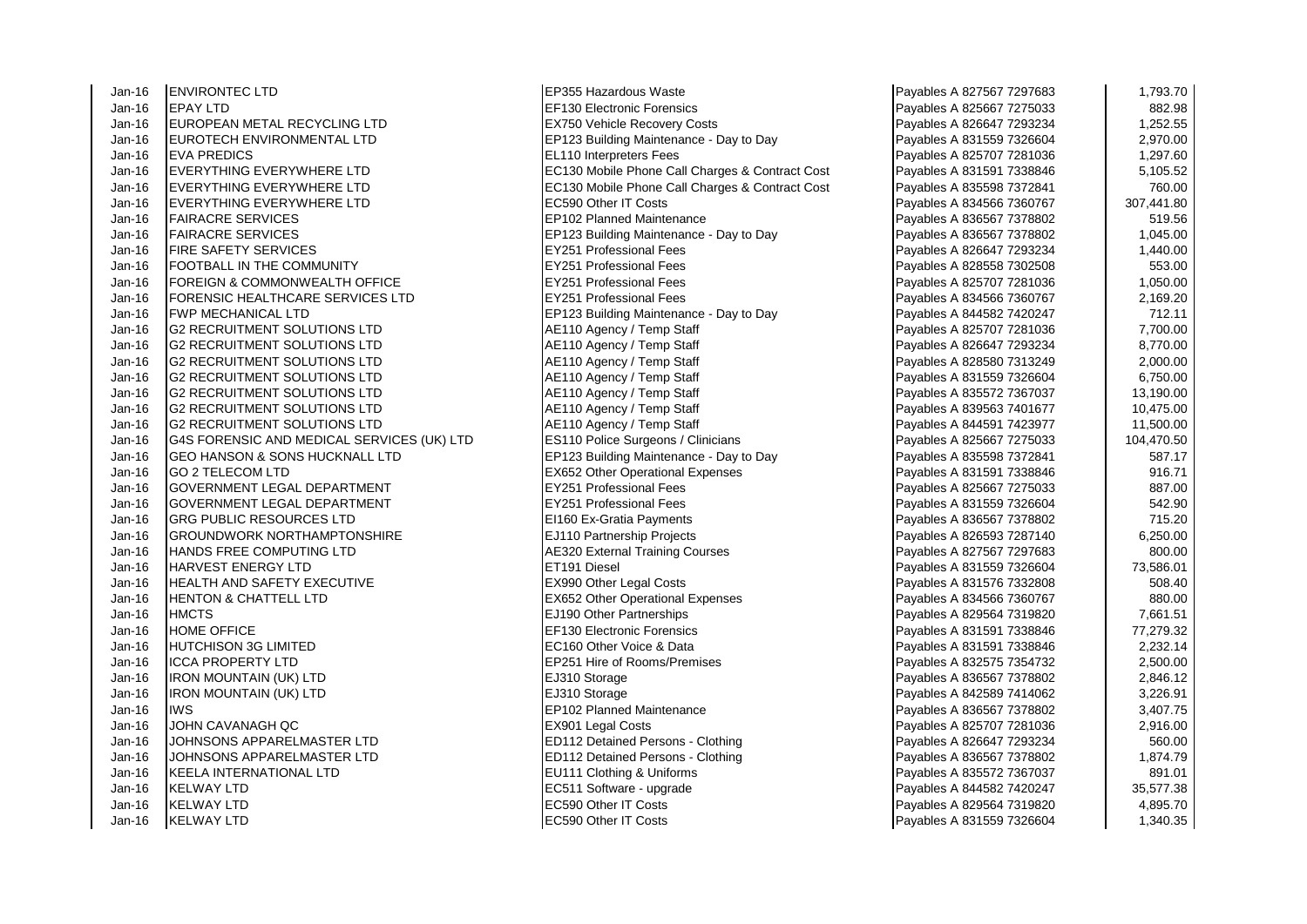Jan-16 KELWAY LTD EC590 Other IT Costs Payables A 831591 7338846 5,364.90 Jan-16 KELWAY LTD EC590 Other IT Costs Payables A 836567 7378802 49,896.00 Jan-16 KIER BUSINESS SERVICES LTD EXAMPLE RESERVES PROfessional Fees Jan-16 KINGS SECURITY SYSTEMS LTD EP102 Planned Maintenance Jan-16 KINGS SECURITY SYSTEMS LTD EP102 Planned Maintenance Jan-16 KUSTOM GARAGE EQUIPMENT LTD EY250 Consultants Fees<br>Jan-16 LAMBERT SMITH HAMPTON LTD EXECTED EY251 Professional Fees Jan-16 **LAMBERT SMITH HAMPTON LTD** EY251 Professional Fees Payable A 83251 Professional Fees Payable A 83257 Professional Fees Payable A 832575 735473 2000. Jan-16 LANDESK INTERNATIONAL LTD Jan-16 LAURENCE CLARKE LTD EX251 Professional Fees Jan-16 LEDGALE LTD EY251 Professional Fees Payables A 835598 7372841 3,000.00 Jan-16 LEDGALE LTD EY251 Professional Fees Payables A 836567 7378802 1,500.00 Jan-16 LGC LTD EF120 Forensic Analysis Payables A 832575 7354732 9,345.60 Jan-16 LGC LTD EF150 DNA Sampling Payables A 831559 7326604 12,810.51 Jan-16 LINK 51 EJ310 Storage Payables A 842589 7414062 1,446.50 Jan-16 LYRECO OFFICE PRODUCTS ERIOL ER101 Stationery & Office Consumables <br>Jan-16 HYRECO OFFICE PRODUCTS FRIEL ERIOL Stationery & Office Consumables Jan-16 LYRECO OFFICE PRODUCTS ERICLE ISSUED TO LATER RESERVED FRAME RADIO STATIONERY & Office Consumables Jan-16 LYRECO OFFICE PRODUCTS ERIOT SERIOT STATION STATIONERY & Office Consumables A 837564 738764 73964 1,815<br>Jan-16 LYRECO OFFICE PRODUCTS ERIOT SERIOT SERIOT PARAGE (Photocopiers & Printers) Jan-16 LYRECO OFFICE PRODUCTS ER104 Paper (Photocopiers & Printers) Payables A 835572 7367037 579.00 Jan-16 LYRECO OFFICE PRODUCTS ERIO4 Paper (Photocopiers & Printers) Jan-16 MACOI LTD EE110 Furniture Payables A 831576 7332808 716.20 Jan-16 MACOI LTD EE110 Furniture Payables A 835598 7372841 548.00 Jan-16 MACOI LTD **EU111 Clothing & Uniforms** Jan-16 MANSFIELD DISTRICT COUNCIL<br>Jan-16 MAYORS OFFICE FOR POLICING & CRIME EY520 Refreshments at Meetings Jan-16 MAYORS OFFICE FOR POLICING & CRIME Jan-16 MAZARS LLP **EA111** Internal Audit Fee Jan-16 METHODS PROFESSIONAL SERVICES LTD **EXAMPLE RES** Professional Fees Jan-16 MICHAEL PAGE RECRUITMENT LTD Annual AE110 Agency / Temp Staff Jan-16 MICHAEL PAGE RECRUITMENT LTD <br>Jan-16 MICHAEL PAGE RECRUITMENT LTD **AE110 Agency / Temp Staff** Jan-16 MICHAEL PAGE RECRUITMENT LTD Jan-16 MICHAEL PAGE RECRUITMENT LTD AE110 Agency / Temp Staff Payables A 837564 74564 7487564 73964 7487564 73<br>Jan-16 MICHAEL PAGE RECRUITMENT LTD AE110 AGE110 Agency / Temp Staff Jan-16 MICHAEL PAGE RECRUITMENT LTD Jan-16 MICHAEL PAGE RECRUITMENT LTD Annual AE110 Agency / Temp Staff Jan-16 MISTERTON PARISH COUNCIL **EP253** Service Charge Jan-16 MITIE CLEANING & SUPPORT SERVICES LTD EP401 Contract Cleaning Jan-16 MIVEN LTD EP250 Rent Payables A 826647 7293234 3,375.00 Jan-16 MIVEN LTD EP253 Service Charge Payables A 831591 7338846 87,022.12 Jan-16 MLL TELECOM EC420 Network Management Jan-16 MONT BLANC PEOPLE SOLUTIONS LTD **EXAMPLE SOLUTIONS** EXAMPLE RADIES A 82750 Consultants Fees Jan-16 MSM ENVIRONMENTAL SERVICES LTD EP205 Water Services / Rates Jan-16 NATIONAL MONITORING EP451 Intruder Alarms<br>Jan-16 NATIONAL POLICE AID CONVOYS FRAGE REPORT Water Services / Rates Jan-16 NATIONAL POLICE AID CONVOYS Jan-16 NCC PENSION FUND AE830 Pension Strain Payables A 828580 7313249 96,513.01 Jan-16 |NEOPOST LTD |EC310 Postage Costs Payables A 827567 7297683 | 893.98 Jan-16 **NETFORT TECHNOLOGIES LTD Example 1 EC410 Network Services** Jan-16 NEWTON NOTTINGHAM LLP **EP250** Rent Jan-16 **INIELSEN CHEMICALS** EP401 Contract Cleaning Payables A 82567 727503 1,981.00033 1,981.00033 1,981.00033 1,981.00033 1,991.00033 1,991.00033 1,991.00033 1,991.00033 1,991.00033 1,991.00033 1,991.0003 1,991.0003 1,99 Jan-16 NIGHTSEARCHER LTD EX652 Other Operational Expenses

| Payables A 831591 7338846                              | 5,364.90               |
|--------------------------------------------------------|------------------------|
| Payables A 836567 7378802                              | 49,896.00              |
| Payables A 827567 7297683                              | 8,975.00               |
| Payables A 825707 7281036                              | 49,980.00              |
| Payables A 835572 7367037                              | 1,870.00               |
| Payables A 825707 7281036                              | 4,255.70               |
| Payables A 832575 7354732                              | 20,300.55              |
| Payables A 837564 7395484                              | 1,250.00               |
| Payables A 837564 7395484                              | 600.35                 |
| Payables A 835598 7372841                              | 3,000.00               |
| Payables A 836567 7378802                              | 1,500.00               |
| Payables A 832575 7354732                              | 9,345.60               |
| Payables A 831559 7326604                              | 12,810.51              |
| Payables A 842589 7414062                              | 1,446.50               |
| Payables A 826593 7287140                              | 1,524.22               |
| Payables A 835572 7367037                              | 516.28                 |
| Payables A 837564 7395484                              | 1,815.13               |
| Payables A 835572 7367037                              | 579.00                 |
| Payables A 837564 7395484                              | 508.86                 |
| Payables A 831576 7332808                              | 716.20                 |
| Payables A 835598 7372841                              | 548.00                 |
| Payables A 831576 7332808                              | 1,175.35               |
| Payables A 839563 7401677                              | 2,183.33               |
| Payables A 839563 7401677                              | 1,972.00               |
| Payables A 841569 7408044                              | 18,080.00              |
| Payables A 832575 7354732                              | 7,000.00               |
| Payables A 825667 7275033                              | 2,865.66               |
| Payables A 831559 7326604                              | 2,503.27               |
| Payables A 835572 7367037                              | 8,052.11               |
| Payables A 837564 7395484                              | 5,557.95               |
| Payables A 839563 7401677                              | 6,924.45               |
| Payables A 844582 7420247                              | 1,073.00               |
| Payables A 831559 7326604                              | 800.24                 |
| Payables A 831559 7326604                              | 50,175.05              |
| Payables A 826647 7293234                              | 3,375.00               |
| Payables A 831591 7338846<br>Payables A 832575 7354732 | 87,022.12<br>32,429.50 |
| Payables A 827567 7297683                              | 4,200.00               |
| Payables A 837564 7395484                              | 1,964.17               |
| Payables A 826593 7287140                              | 6,134.78               |
| Payables A 837564 7395484                              | 1,360.14               |
| Payables A 828580 7313249                              | 96,513.01              |
| Payables A 827567 7297683                              | 893.98                 |
| Payables A 827567 7297683                              | 11,792.50              |
| Payables A 831576 7332808                              | 8,550.00               |
| Payables A 825667 7275033                              | 1,981.00               |
| Payables A 835572 7367037                              | 731.90                 |
|                                                        |                        |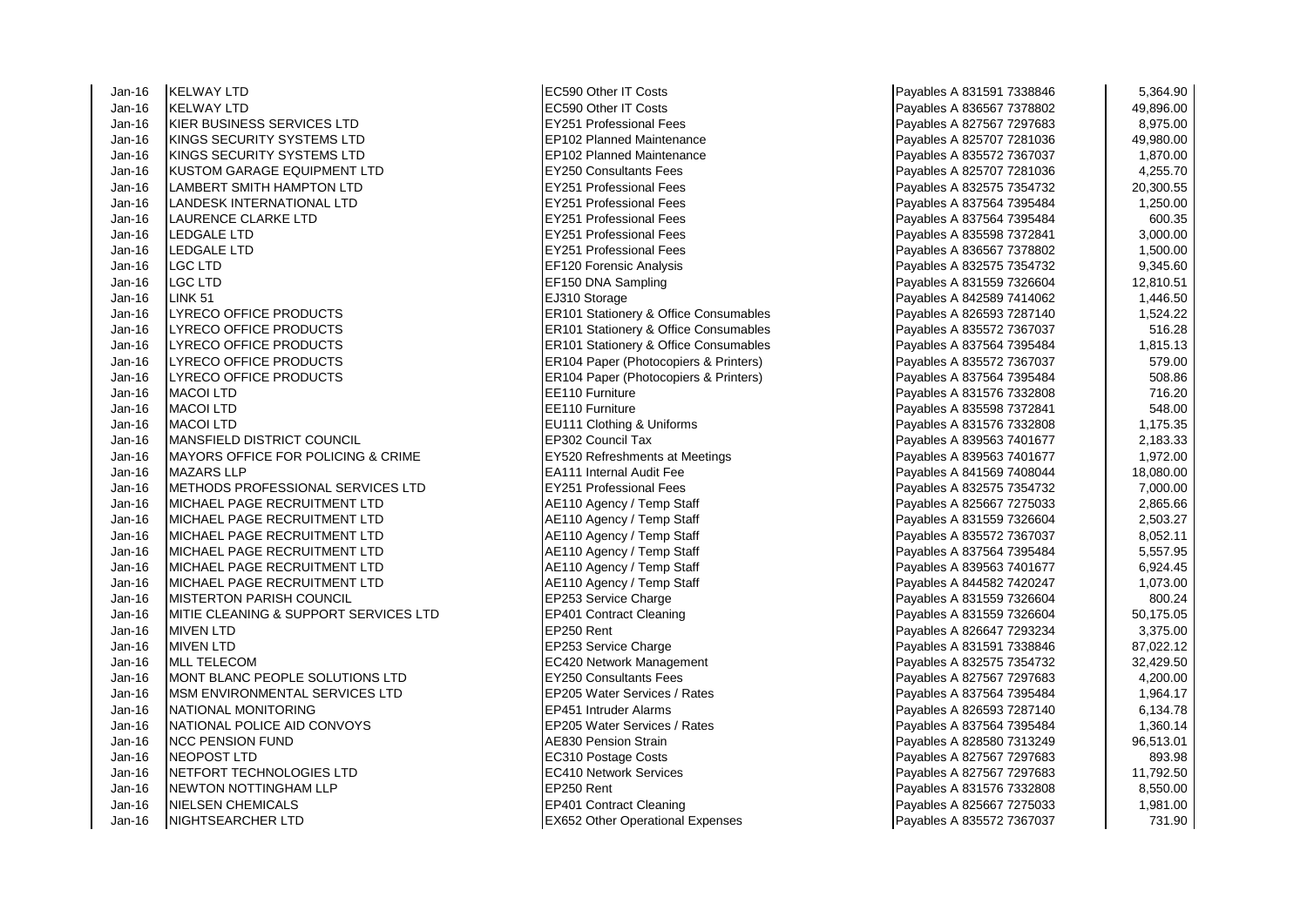Jan-16 MMK BUSINESS SOLUTIONS LTD **EXAMPLE 1999** EX251 Professional Fees<br>Jan-16 NORTHGATE PUBLIC SERVICES (UK) LTD **ECS11** Software - upgrade Jan-16 NORTHGATE PUBLIC SERVICES (UK) LTD Jan-16 **INORTHGATE VEHICLE HIRE LTD** ET101 Vehicle Repairs Jan-16 NOTTINGHAM CITY COUNCIL **AC320** External Training Courses Jan-16 NOTTINGHAM CITY COUNCIL THE SAND PARTNERS RELATION PARTNERS Projects<br>Jan-16 NOTTINGHAM CITY COUNCIL THE SAND SEP SOLONGER Rates Jan-16 NOTTINGHAM CITY COUNCIL Jan-16 NOTTINGHAM CITY COUNCIL NOTHER SERVICE REP302 Council Tax Payables A 847-564 25764 25764 25764 25764 25<br>Jan-16 NOTTINGHAMSHIRE COUNTY COUNCIL Jan-16 NOTTINGHAMSHIRE COUNTY COUNCIL EJ130 Young Offenders<br>Jan-16 NOTTINGHAMSHIRE COUNTY COUNCIL EX360 Other PA Grants Jan-16 **NOTTINGHAMSHIRE COUNTY COUNCIL** Jan-16 NOTTS FIRE & RESCUE SERVICE (TRADING) LTD EP251 Hire of Rooms/Premises Jan-16 NOTTS FIRE & RESCUE SERVICE (TRADING) LTD **EX410 Specialist Operational Equipment** Jan-16 NOTTS POLICE FEDERATION FUND Jan-16 NOTTS POLICE FEDERATION FUND<br>Jan-16 ORACLE CORPORATION UK LTD EC501 Hardware - purchase Jan-16 **ORACLE CORPORATION UK LTD** EC501 Hardware - purchase Payable Payable Payable Payable Payable Payable Pay<br>Jan-16 **ORBIS PROTECT LTD** A 835-96.2872841 24,426.2872841 24,426.28941 24,426.28941 24,426.28941 24,426.2894 Jan-16 ORBIS PROTECT LTD ET170 Vehicle Cleaning Payables A 831559 7326604 2,805.00 Jan-16 ORCHID CELLMARK LTD EF150 DNA Sampling Payables A 844591 7423977 7,070.00 Jan-16 PANGBOURNE MUSICAL DISTRIBUTORS LTD EC524 Mobile Information System Jan-16 PANGBOURNE MUSICAL DISTRIBUTORS LTD EC524 Mobile Information System Jan-16 PAYPOINT PLC **PAYPOINT PLC** EC130 Mobile Phone Call Charges & Contract Cost Jan-16 PFOA TRAINING LTD Jan-16 **PFOA TRAINING LTD** AE320 External Training Courses **Payable A** 8376 External Training Courses Jan-16 PHOENIX SOFTWARE LTD EC512 Software Licences Jan-16 PITNEY BOWES LTD EC310 Postage Costs Payables A 826593 7287140 3,009.00 Jan-16 POLICE AND CRIME COMMISSIONER FOR DERBYSHIRE **EC220 Airwave Service Charges** Jan-16 POLICE AND CRIME COMMISSIONER FOR DERBYSHIRE **EJ190** Other Partnerships Jan-16 POLICE AND CRIME COMMISSIONER FOR DERBYSHIRE | EP501 Fixtures & Fittings Jan-16 POLICE AND CRIME COMMISSIONER FOR DERBYSHIRE EY251 Professional Fees Jan-16 POLICE AND CRIME COMMISSIONER FOR DERBYSHIRE | EY380 Grants to Voluntary Bodies Jan-16 **POLICE AND CRIME COMMISSIONER FOR GREATER MANCHE A 5320 External Training Courses** Jan-16 POLICE AND CRIME COMMISSIONER FOR HERTFORDSHIRE AE320 External Training Courses Jan-16 **POLICE AND CRIME COMMISSIONER FOR LEICESTERSHIRE** EC420 Network Management Jan-16 POLICE AND CRIME COMMISSIONER FOR LEICESTERSHIRE EC490 Other Network Costs<br>Jan-16 POLICE AND CRIME COMMISSIONER FOR LEICESTERSHIRE EC502 Hardware - maintenance Jan-16 POLICE AND CRIME COMMISSIONER FOR LEICESTERSHIRE Jan-16 POLICE AND CRIME COMMISSIONER FOR LEICESTERSHIRE EC590 Other IT Costs Jan-16 | POLICE AND CRIME COMMISSIONER FOR LEICESTERSHIRE | EJ110 Partnership Projects Jan-16 **POLICE AND CRIME COMMISSIONER FOR LEICESTERSHIRE** EJ601 Collaboration service Jan-16 **POLICE AND CRIME COMMISSIONER FOR LEICESTERSHIRE** EJ601 Collaboration service Jan-16 POLICE AND CRIME COMMISSIONER FOR LEICESTERSHIRE EX652 Other Operational Expenses Jan-16 **POLICE AND CRIME COMMISSIONER FOR LEICESTERSHIRE** EX652 Other Operational Expenses Jan-16 POLICE AND CRIME COMMISSIONER FOR LINCOLNSHIRE EJ601 Collaboration service Jan-16 POLICE AND CRIME COMMISSIONER FOR LINCOLNSHIRE **EX251 Professional Fees** Jan-16 POLICE AND CRIME COMMISSIONER FOR NORTHAMPTONSHIAE320 External Training Courses Jan-16 POLICE AND CRIME COMMISSIONER FOR NORTHAMPTONSHIF.1120 Mutual Aid Jan-16 **POLICE AND CRIME COMMISSIONER FOR WEST YORKSHIRE EJ601 Collaboration service** Jan-16 POLICE FEDERATION JOINT FUND EXTERNATION EXTERNATIONS Rubscriptions Jan-16 POST OFFICE LIMITED ET180 Road Fund Licences Jan-16 **PRO TECT SAFETY SIGNS EX652 Other Operational Expenses** Jan-16 PROACTIS GROUP LTD EXTERNAL EXTENSIONS CONSTRUCTED A 84567 72750 Subscriptions Jan-16 QA LTD AE320 External Training Courses Payables A 836567 7378802 2,475.000 2,475.000 2,475.000 2,475.00

| Payables A 831576 7332808 | 2,126.02   |
|---------------------------|------------|
| Payables A 834566 7360767 | 3,492.00   |
| Payables A 829564 7319820 | 502.55     |
| Payables A 827567 7297683 | 650.00     |
| Payables A 826593 7287140 | 5,000.00   |
| Payables A 825707 7281036 | 42,135.58  |
| Payables A 837564 7395484 | 24,767.52  |
| Payables A 837564 7395484 | 84,304.00  |
| Payables A 827567 7297683 | 117,374.00 |
| Payables A 835598 7372841 | 2,500.00   |
| Payables A 831591 7338846 | 1,017.14   |
| Payables A 827567 7297683 | 2,000.00   |
| Payables A 835598 7372841 | 24,426.28  |
| Payables A 831559 7326604 | 2,805.00   |
| Payables A 844591 7423977 | 7,070.00   |
| Payables A 825707 7281036 | 2,665.10   |
| Payables A 826593 7287140 | 2,340.00   |
| Payables A 826593 7287140 | 525.00     |
| Payables A 837564 7395484 | 1,200.00   |
| Payables A 844591 7423977 | 98,803.47  |
| Payables A 826593 7287140 | 3,009.00   |
| Payables A 834566 7360767 | 11,039.00  |
| Payables A 832575 7354732 | 5,259.00   |
| Payables A 836567 7378802 | 506.00     |
| Payables A 831576 7332808 | 10,201.58  |
| Payables A 832575 7354732 | 5,000.00   |
| Payables A 844582 7420247 | 2,478.00   |
| Payables A 831576 7332808 | 500.00     |
| Payables A 825707 7281036 | 10,191.27  |
| Payables A 834566 7360767 | 83,251.49  |
| Payables A 831576 7332808 | 15,425.92  |
| Payables A 831591 7338846 | 12,343.16  |
| Payables A 844582 7420247 | 11,389.48  |
| Payables A 832575 7354732 | 4,561.94   |
| Payables A 834566 7360767 | 447,842.10 |
| Payables A 831559 7326604 | 4,561.94   |
| Payables A 831591 7338846 | 5,543.78   |
| Payables A 836567 7378802 | 609,290.00 |
| Payables A 835572 7367037 | 1,594.71   |
| Payables A 837564 7395484 | 1,900.00   |
| Payables A 827567 7297683 | 3,039.81   |
| Payables A 836567 7378802 | 141,000.00 |
| Payables A 831576 7332808 | 8,100.00   |
| Payables A 828580 7313249 | 770.00     |
| Payables A 826647 7293234 | 1,972.00   |
| Payables A 825667 7275033 | 5,750.00   |
| Payables A 836567 7378802 | 2,475.00   |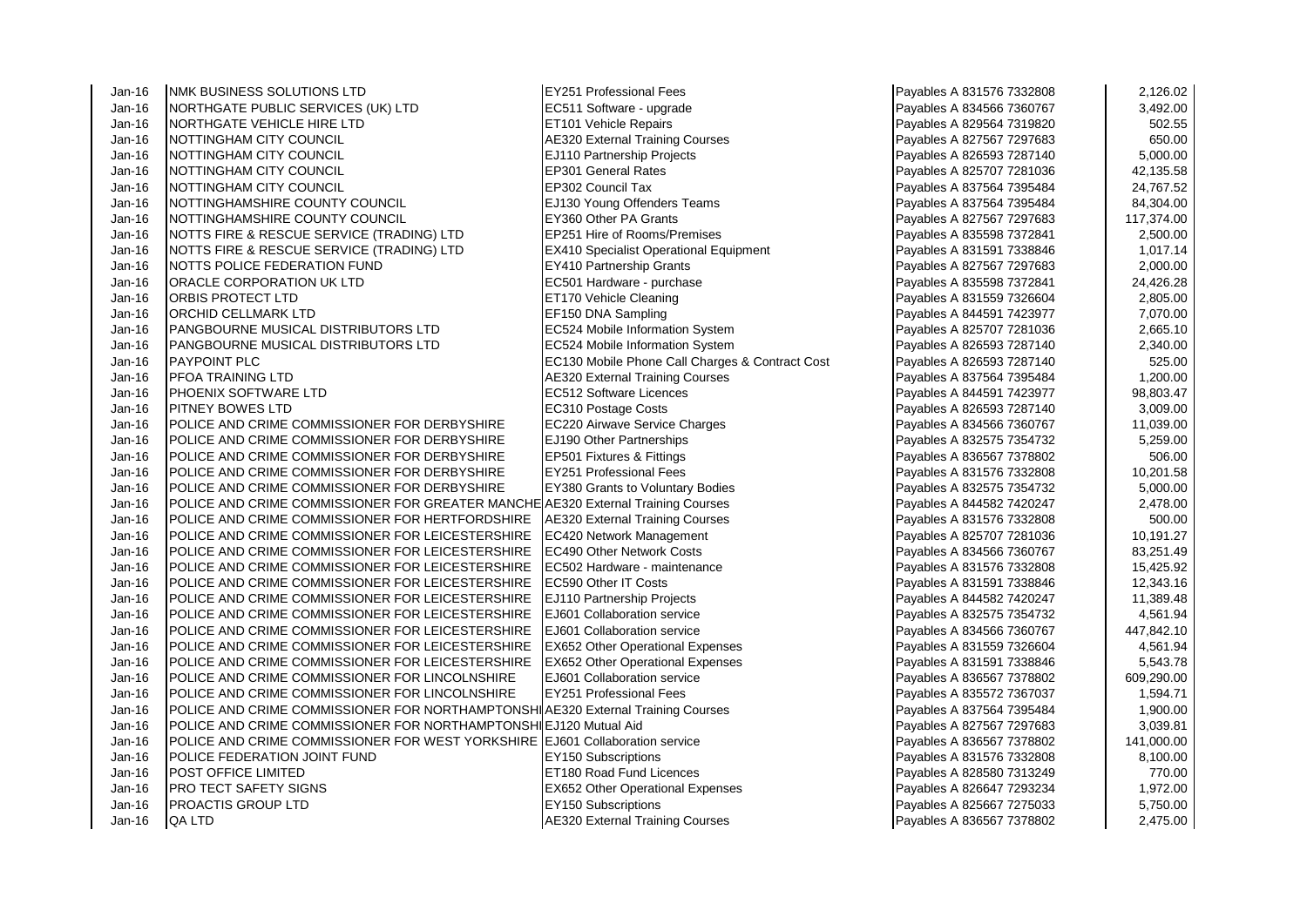Jan-16 QUANTUM ENQUIRIES & SURVEILLANCE EY251 Professional Fees Payables A 834566 7360767 1,700.00 Jan-16 RECOVERY MANAGEMENT SERVICES LTD **EX750 Vehicle Recovery Costs** Payable 16 Jan-16 RECOVERY MANAGEMENT SERVICES LTD RECOVERY MANAGEMENT SERVICES LTD Jan-16 REED SPECIALIST RECRUITMENT LTD Annual AE110 Agency / Temp Staff Jan-16 REED SPECIALIST RECRUITMENT LTD <br>Jan-16 REED SPECIALIST RECRUITMENT LTD AE110 Agency / Temp Staff Jan-16 REED SPECIALIST RECRUITMENT LTD <br>Jan-16 REED SPECIALIST RECRUITMENT LTD AE110 Agency / Temp Staff Jan-16 REED SPECIALIST RECRUITMENT LTD **AE110 Agency / Temp Staff Payable 1**<br>Jan-16 REED SPECIALIST RECRUITMENT LTD **A 831591 7338846** AE110 Agency / Temp Staff REED SPECIALIST RECRUITMENT LTD <br>REED SPECIALIST RECRUITMENT LTD **AE110 Agency / Temp Staff** Jan-16 REED SPECIALIST RECRUITMENT LTD Jan-16 REED SPECIALIST RECRUITMENT LTD <br>Jan-16 REED SPECIALIST RECRUITMENT LTD AE110 Agency / Temp Staff Jan-16 REED SPECIALIST RECRUITMENT LTD Jan-16 REED SPECIALIST RECRUITMENT LTD **AE110 Agency / Temp Staff Payable A 8414** AE110 Agency / Temp Staff Payables A 8416 **REMEDI** Jan-16 REMEDI EY380 Grants to Voluntary Bodies (Separation 1999)<br>Jan-16 REMEDI EY380 Grants to Voluntary Bodies Jan-16 RICOH UK LTD ER122 Photocopier Machines - (Click) Charges<br>Jan-16 RICOH UK I TD TO 835737 13,35572 7367037 13,354.0257 13,354.0257 13,354.0257 13,354.0257 13,354.025 Jan-16 ROYAL MAIL GROUP PLC **EXAGGE COSTS** Postage Costs Payable Payable Research Postage Costs Jan-16 ROYAL MAIL GROUP PLC<br>
Jan-16 ROYAL MAIL GROUP PLC STORES REC310 Postage Costs ROYAL MAIL GROUP PLC Jan-16 RUSSELL RICHARDSON & SONS LTD EP350 Waste Disposal Jan-16 RYCROFT LTD EP123 Building Maintenance - Day to Day Jan-16 S G SMITH RENT ACCOUNT<br>Jan-16 SAVILLE CONSULTING UK LTD **EXASTER** EXPENSION FOR BOSSIGNAL FORESTION SANTLE CONSULTING UK LTD Jan-16 SAVILLE CONSULTING UK LTD EX251 Professional Fees<br>Jan-16 SCOTTISH POLICE SERVICES AUTHORITY A 8220 External Training Courses Jan-16 SCOTTISH POLICE SERVICES AUTHORITY Jan-16 SEPURA LTD **ECOLOGY EQUIPMENT PAYABLES A 83159 7326 7336** FC210 Radio / Airwave - Equipment Jan-16 SHRED-IT LTD EP353 Confidential Waste Jan-16 SLATER ELECTRICAL SERVICES LTD EP401 Contract Cleaning Jan-16 SLATER ELECTRICAL SERVICES LTD EP401 Contract Cleaning Jan-16 SLATER ELECTRICAL SERVICES LTD EP501 Fixtures & Fittings Jan-16 SLATER ELECTRICAL SERVICES LTD EX652 Other Operational Expenses<br>Jan-16 SOLOS CONSULTANTS LTD A 82710 A 82710 A 82767 72976 1,375.657 8474 8376.657 8376.657 8376.657 8376.657 Jan-16 SOLOS CONSULTANTS LTD Annual AE110 Agency / Temp Staff Payables A 82567 727503 Jan-16 SOLOS CONSULTANTS LTD Annual AE110 Agency / Temp Staff Payables A 827567 72976 Jan-16 SOLOS CONSULTANTS LTD Annual AE110 Agency / Temp Staff Payables A 83456 Jan-16 SOLOS CONSULTANTS LTD Annual AE110 Agency / Temp Staff Payables A 836567 73867 83667 83667 846 Jan-16 SOLOS CONSULTANTS LTD AE110 Agency / Temp Staff Payables A 844591 742397 2,464591 742397 2,464<br>Jan-16 STARTRAO (UK) I TD STARTRAQ (UK) LTD EC512 Software Licences Jan-16 STHREE PARTNERSHIP LLP And According the Latitude AGE110 Agency / Temp Staff Payables A 82567 72750 727 Jan-16 STHREE PARTNERSHIP LLP **ALL AGENCY A 839563 7410 Agency / Temp Staff** Payables A 839563 740167 Jan-16 STHREE PARTNERSHIP LLP EXAMPLE EXAMPLE THE STHREE PARTNERSHIP LLP Jan-16 STHREE PARTNERSHIP LLP<br>Jan-16 SUNTOP BOARDING KENNELS EXACTE EX611 Police Dogs - Fee Jan-16 TELEFONICA O2 (UK) LTD **EC130** Mobile Phone Call Charges & Contract Cost Jan-16 TELEFONICA O2 (UK) LTD ECLISION NObile Phone Call Charges & Contract Cost Jan-16 TELEFONICA O2 (UK) LTD EXAMPLE RECTRIS RECTRIS RECTRIS Mobile Phone Call Charges & Contract Cost Jan-16 TELEPHONE TECHNOLOGY LTD EXAMPLE RECORD RECORD RECORD TELEPHONE CALL Charges & Line Rental Jan-16 TELE-TRAFFIC (UK) LTD EX410 Specialist Operational Equipment Jan-16 THE APPROPRIATE ADULT SERVICE LIMITED **EDITIMITED** ED113 Detained Persons - Consumables

EY380 Grants to Voluntary Bodies **FR122 Photocopier Machines - (Click) Charges** EX611 Police Dogs - Feed/kennelling/vets

| Payables A 834566 7360767 | 1,700.00  |
|---------------------------|-----------|
| Payables A 839563 7401677 | 4,066.50  |
| Payables A 844582 7420247 | 2,277.50  |
| Payables A 825667 7275033 | 14,775.30 |
| Payables A 826593 7287140 | 19,084.59 |
| Payables A 828558 7302508 | 2,513.80  |
| Payables A 831591 7338846 | 3,280.70  |
| Payables A 832575 7354732 | 2,492.00  |
| Payables A 835572 7367037 | 11,515.09 |
| Payables A 837564 7395484 | 11,250.00 |
| Payables A 839563 7401677 | 15,563.52 |
| Payables A 841569 7408044 | 2,817.00  |
| Payables A 825667 7275033 | 18,099.81 |
| Payables A 842589 7414062 | 16,092.75 |
| Payables A 835572 7367037 | 13,354.02 |
| Payables A 836567 7378802 | 3,507.65  |
| Payables A 828558 7302508 | 3,676.26  |
| Payables A 837564 7395484 | 2,212.92  |
| Payables A 844582 7420247 | 2,280.19  |
| Payables A 832575 7354732 | 748.00    |
| Payables A 836567 7378802 | 910.00    |
| Payables A 828558 7302508 | 520.00    |
| Payables A 827567 7297683 | 563.20    |
| Payables A 832575 7354732 | 1,368.15  |
| Payables A 831559 7326604 | 558.00    |
| Payables A 828558 7302508 | 4,339.50  |
| Payables A 827567 7297683 | 1,372.01  |
| Payables A 832575 7354732 | 779.12    |
| Payables A 827567 7297683 | 6,304.00  |
| Payables A 827567 7297683 | 1,375.65  |
| Payables A 825667 7275033 | 1,925.44  |
| Payables A 827567 7297683 | 1,657.32  |
| Payables A 834566 7360767 | 1,938.97  |
| Payables A 836567 7378802 | 3,076.89  |
| Payables A 844591 7423977 | 2,463.20  |
| Payables A 835598 7372841 | 2,259.80  |
| Payables A 825667 7275033 | 1,800.00  |
| Payables A 839563 7401677 | 3,000.00  |
| Payables A 829564 7319820 | 3,600.00  |
| Payables A 832575 7354732 | 3,000.00  |
| Payables A 825707 7281036 | 5,475.00  |
| Payables A 829564 7319820 | 3,146.86  |
| Payables A 831576 7332808 | 12,025.33 |
| Payables A 842589 7414062 | 2,989.22  |
| Payables A 834566 7360767 | 1,645.17  |
| Payables A 835598 7372841 | 573.60    |
| Payables A 827567 7297683 | 7,934.25  |